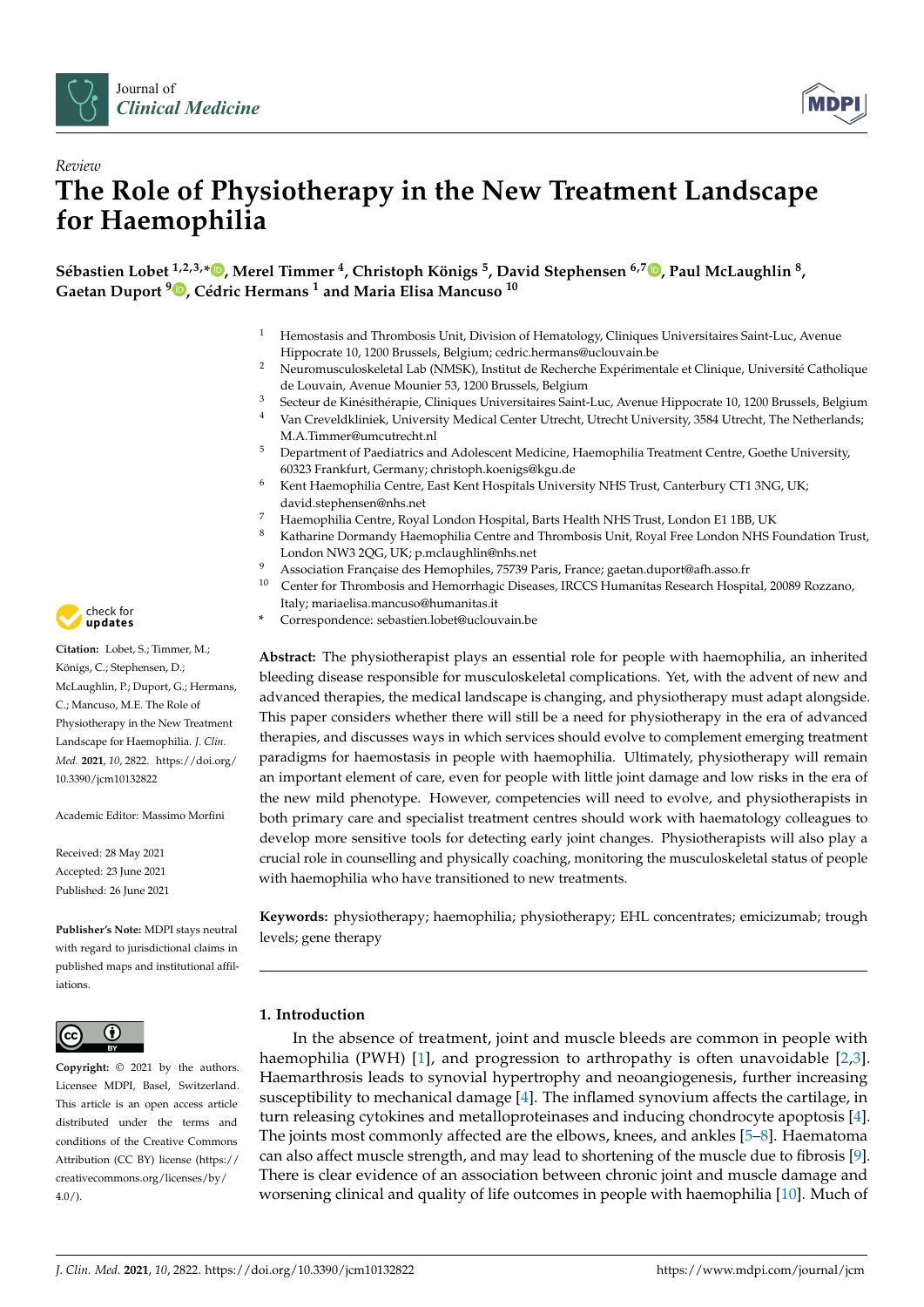haemophilia care focuses on pharmacological parameters to prevent bleeds, improving but not eliminating joint disease. Since long-term outcomes are mainly musculoskeletal [\[3](#page-8-2)[,6](#page-8-8)[,11\]](#page-8-9), a comprehensive care model is needed to achieve better outcomes in PWH [\[12–](#page-8-10)[14\]](#page-8-11).

Three forms of the disease are defined based on the plasmatic residual levels of FVIII (haemophilia A) or FIX (haemophilia B): mild, moderate, and severe. The risk of bleeding and, consequently, the risk of joint damage is related to the severity of the disease, being very high in untreated severe haemophilia and much less relevant in mild haemophilia [\[14\]](#page-8-11). With respect to musculoskeletal outcomes, for decades, major efforts have been focused on severe haemophilia to prevent crippling arthropathy, and prophylaxis was first and widely used in this form of the disease. More recently, long-term follow-up data demonstrate that patients with moderate haemophilia may also develop joint damage and may need prophylaxis [\[15\]](#page-9-0).

The aim of pharmacological therapy is to prevent bleeding and reduce subsequent progression to arthropathy. The mainstay of treatment is factor replacement injected or infused intravenously on a regular basis. Prophylaxis, which has been shown to improve quality of life [\[16](#page-9-1)[,17\]](#page-9-2), is the current recommended standard of care for people with severe haemophilia, and some with moderate disease [\[14\]](#page-8-11). However, prophylaxis does not give full and permanent preservation of joint health [\[18](#page-9-3)[,19\]](#page-9-4), and the joints of PWH remain different from the general population [\[20](#page-9-5)[,21\]](#page-9-6). The last decade has seen the introduction and increasing use of extended half-life (EHL) replacement products, which allow for better protection and fewer infusions. EHL products, such as primary prophylaxis in children, have the potential to protect the joints [\[22](#page-9-7)[,23\]](#page-9-8), and as secondary or tertiary prophylaxis in adults may slow down progression of joint damage [\[24\]](#page-9-9). More recently, non-replacement treatment options have emerged, and emicizumab is already licensed for prophylaxis in haemophilia A [\[25\]](#page-9-10). Additional non-replacement approaches in development have various targets, including tissue factor pathway, antithrombin, and anti-activated protein C [\[26–](#page-9-11)[28\]](#page-9-12), and can be used also in haemophilia B patients. Furthermore, advanced therapies, such as ultra-long-acting agents or gene therapy, are in late-stage development for people with severe haemophilia. With the classical intravenous replacement therapies using clotting factor concentrates, peaks of activity after infusions and trough concentrations before the next infusion are obtained, while non-replacement therapies are delivered subcutaneously, have a prolonged effect, and allow a steady improvement of the global clotting activity. These advanced therapies are creating a generation termed the new mild: PWH who were born with severe haemophilia, but whose advanced treatment means their phenotype now falls into the mild range of bleeding. Although bleeds are less frequent, these new mild PWH may have worse bleeds when they do occur, and may be less well-equipped to deal with them. With this in mind, there is a clear need to offer preventative education, counselling, and support.

In partnership with pharmacologic options, non-pharmacological management is critical to preserve or improve joint health and physical functioning and to encourage regular physical activity [\[1](#page-8-0)[,29\]](#page-9-13). Physiotherapy plays an important role in prevention of—and rehabilitation after—joint and musculoskeletal bleeds, and is a key component of compre-hensive care for PWH [\[1,](#page-8-0)[5,](#page-8-4)[14\]](#page-8-11). Despite significant advances in pharmacological treatment, there remains insufficient inclusion or recognition of musculoskeletal involvement as an integral part of haemophilia care.

This paper considers whether there will still be a need for physiotherapy in the era of advanced therapies, and discusses ways in which physiotherapy services should evolve to complement emerging treatment paradigms for haemostasis in PWH [\[11,](#page-8-9)[12\]](#page-8-10). It is also intended for local primary-care physiotherapists, who must also be aware of the evolution of treatments in order to interact effectively with both PWH and the team in the haemophilia treatment centre.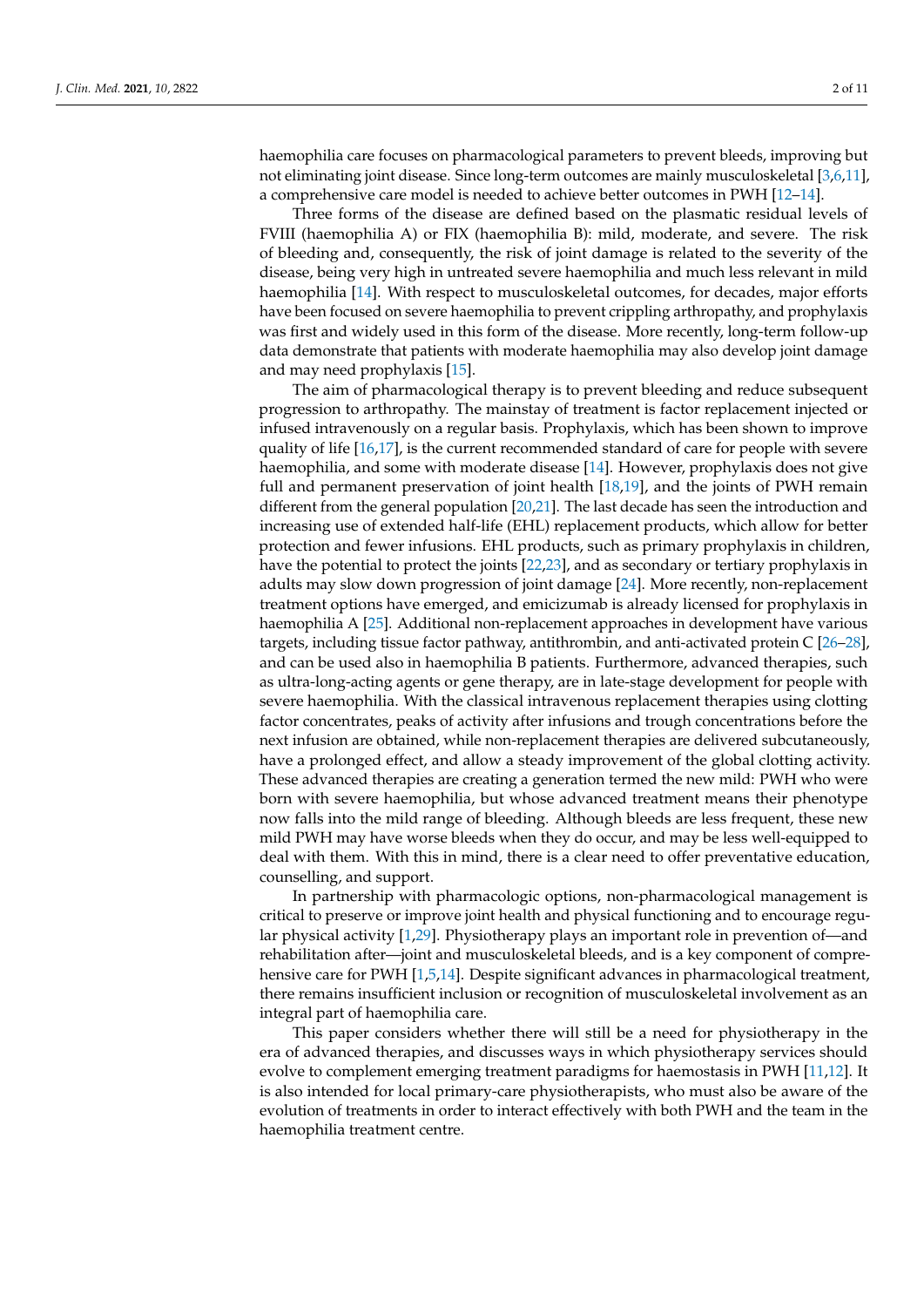# 2. Pharmacologic Innovation: Impact on the Musculoskeletal System

In the last five years, replacement therapy has been enriched with the advent of FVIII/FIX molecules purposely modified with enhanced pharmacokinetic properties that<br>delivery half-pharmacokinetic curve generated: The pharmacokinetic curve generated: deliver better protection over a prolonged period. The main difference between replace-<br>replacement and troughs and troughs, while non-replacement therapy of the above a stable in survey assembled ment and non-replacement therapy is the shape of the pharmacokinetic curve generated:<br>state (Figure 1) and the peaks while non-replacement therapies are title replacement delivers peaks and troughs, while non-replacement therapy offers a stable steady state (Figure [1\)](#page-2-0) [\[28\]](#page-9-12). The peaks generated with replacement therapies are titratable steady state (right)  $\frac{1}{2}$ . The peaks generated with replacement distributed with the action activation, while the flat steady state curve achieved with emicizumab, a bispecific antibody mimicking the action of FVIII, generally corresponds to an unmodifiable coagulation activation similar to that displayed by people with mild haemophilia with no ability to correct FVIII equivalent activity in the normal range. Similarly, with gene therapy, there is no oscillation: the factor is produced in each individual at a constant level, giving a flat profile with no peaks and troughs, although the exact level achieved widely varies between individuals as for the level of the steady state generated by emicizumab. A further key difference between replacement and non-replacement products is that replacement can be adapted to suit different needs, such as bouts of intense physical activity or physiotherapy. Whether the stable steady state generated by emicizumab or gene therapy is enough to allow intense physical activity or physiotherapy without bleeding complications is still unknown. deliver between protection over a product between replace-

<span id="page-2-0"></span>

and trough patterns characteristic of traditional factor replacement and EHL factor are compared to the flat profiles of non-replacement and gene therapy. For gene therapy, the green lines represent nine theoretical patient profiles. These are shown to demonstrate the variation in levels that may be achieved, but that each person maintains a constant level over time. The figure is adapted and reproduced with permission from Elsevier Science and Technology Journals.  $\sim$  The figure is adapted and reproduced with permission  $\sim$   $\sim$ **Figure 1.** Key differences in haemostatic coverage with different pharmacological approaches for haemophilia [\[28\]](#page-9-12). Peak

status, lifestyle, and preference for physical activity [\[30\]](#page-9-14). At the present, PWH using factor products, such as prophylaxis, may need to adapt physical activity to suit their factor levels, or vice versa [\[29\]](#page-9-13), and there is some evidence that at least 40–65% normal factor levels are required to prevent bleeding during high-risk, vigorous, or contact activities, depending on the presence or not of pre-existing joint morbidity [31[,32\]](#page-9-16). Individual treatment choice is therefore governed by factor levels, as well as joint

In the future, if advanced replacement therapies move patients to a mild phenotype, they will potentially have constant factor correction, and enjoy zero bleeds for most activities of daily living [28]. Constant levels over longer intervals may allow PWH to achieve the same activity levels as for the general population [33]. However, it is expected that advanced treatments, such as ultra-long-acting factor concentrates or gene therapy, will be accessible only to adults, who will likely already have some level of pre-existing arthropathy. At the present time, the impact of new therapies on established arthropathy or bone mineral density remains unknown.

While new products have enriched treatment options, many patients still experience bleeds. It is known that patients with worse clinical joint assessment (assessed by joint synovitis) and more joint bleeds are more likely to experience joint damage [\[8\]](#page-8-5). Discontinu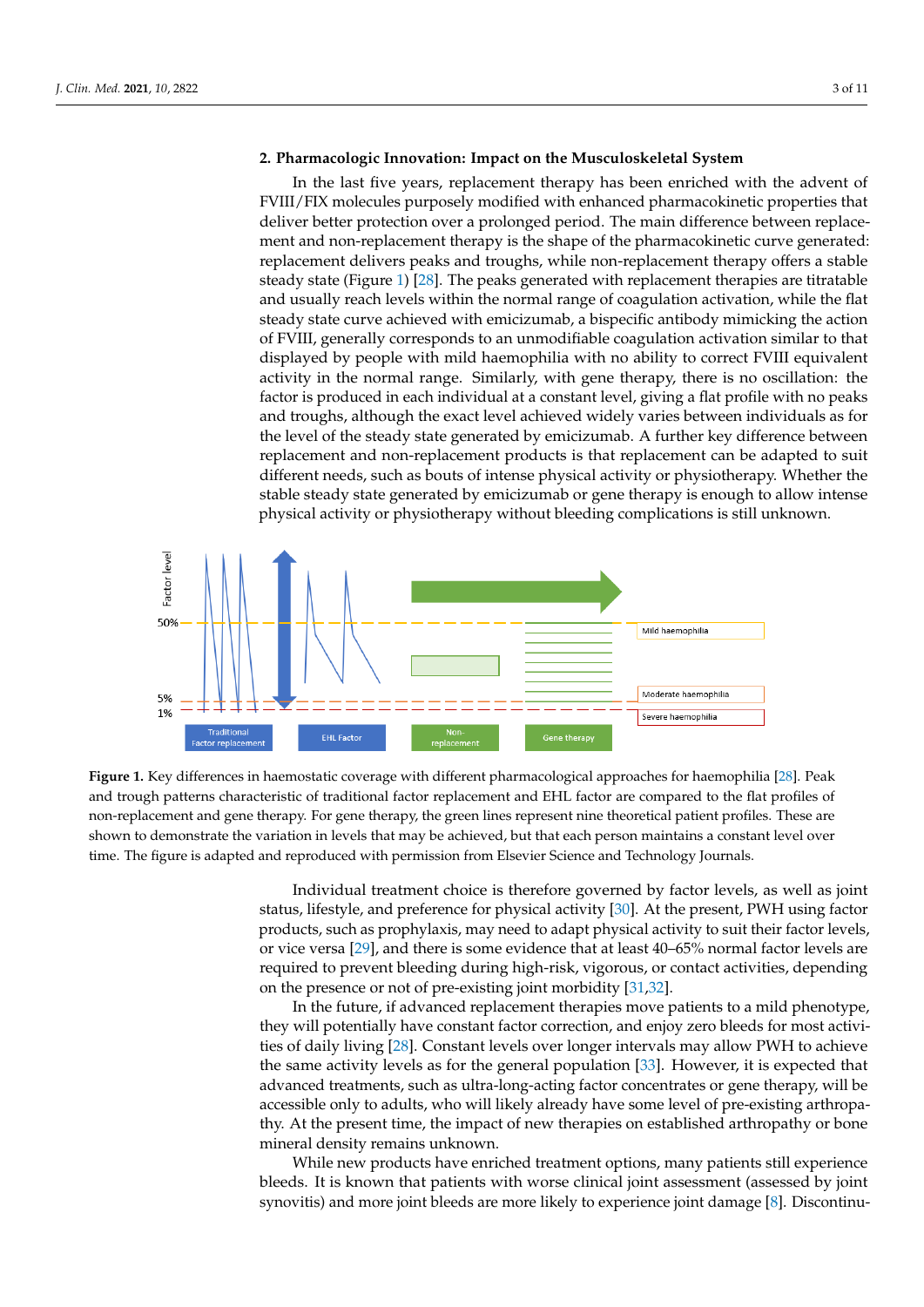ing early prophylaxis in severe haemophilia A has been observed to lead to deterioration of joint status despite low bleeding rates, highlighting the need to continue monitoring patients for early signs of arthropathy despite low or zero bleed rates [\[34\]](#page-9-18). We hope that innovations in treatment will enable PWH to be more physically active without the need for additional treatment. However, it remains to be seen whether advanced therapies will allow all levels of physical activity without additional protection or individually planned prophylaxis [\[32\]](#page-9-16), and certainly over the coming decades, arthropathy will continue to be an issue for PWH. It is clear, therefore, that physiotherapy remains an important element of care even for patients with limited joint damage and lower risks.

# 3. Comprehensive Care: The Evolving Role of the Physiotherapist **3. Comprehensive Care: The Evolving Role of the Physiotherapist**

Physiotherapy has adapted to many changes in the haemophilia landscape in recent decades (Figure 2), and is now recognised as an essential part of the multidisciplinary team  $[12,14,35,36]$  $[12,14,35,36]$  $[12,14,35,36]$  $[12,14,35,36]$ . The WFH recommends regular replacement therapy to reduce bleed frequency in combination with physiotherapy aimed at preserving muscle strength and functional ability in order to prevent and treat chronic haemophilic arthropathy [\[14\]](#page-8-11). Despite these recommendations for comprehensive care  $[36]$ , there is not always a multidisciplinary approach, and even where there is, the routine inclusion of a physiotherapist or musculoskeletal expert is variable. A recent EAHAD survey also showed considerable heterogeneity in physiotherapy roles and responsibilities across Europe [\[36\]](#page-9-20), and this is likely to be even more diverse on a global scale [\[2\]](#page-8-1). This is particularly true regarding access to and the type of physiotherapy provided, as well as the skill set and autonomy of physiotherapists to make independent assessment and treatment decisions [\[36\]](#page-9-20); the full set of physiotherapy competencies are not currently recognised or utilised in all haemophilia treatment centres [\[12\]](#page-8-10).

<span id="page-3-0"></span>

for physiotherapy and physical activity alongside increasingly effective medical management options. APCC, activated physiotherapy and physical activity  $\sum_{i=1}^{n}$  along physical medical medical management options. Along physical management options. Along prothrombin complex concentrate; DDAVP, desmopressin; EHL, extended half-life products; QoL, quality of life. prothrombin complex concentrate; DDAVP, desmopressin; EHL, extended half-life products; QoL, quality of life. **Figure 2.** Timeline of physiotherapy adaptations within the haemophilia landscape. There has been a growing scope

tidisciplinary team for PWH, we recommend that PWH have direct access to a local physiotherapist. While the expert within the treatment centre oversees that person's musculoskeletal health, it is important to be able to connect with local services who can provide day-to-day care and emergency help when it is needed. day-to-day care and emergency help when it is needed. As well as supporting the concept of expert physiotherapy as part of the core mul-

# **4. Physiotherapy: Core and Specific Roles in PWH Management**

The World Congress for Physical Therapy states that physiotherapy aims to "develop, maintain and restore maximum movement and functional ability throughout the lifespan" [\[37\]](#page-9-21). The role of the physiotherapist is to work in partnership with the PWH to assess and find meaningful management strategies to prevent and mitigate the impact of disease on function and structure, activity limitations, and participation restrictions,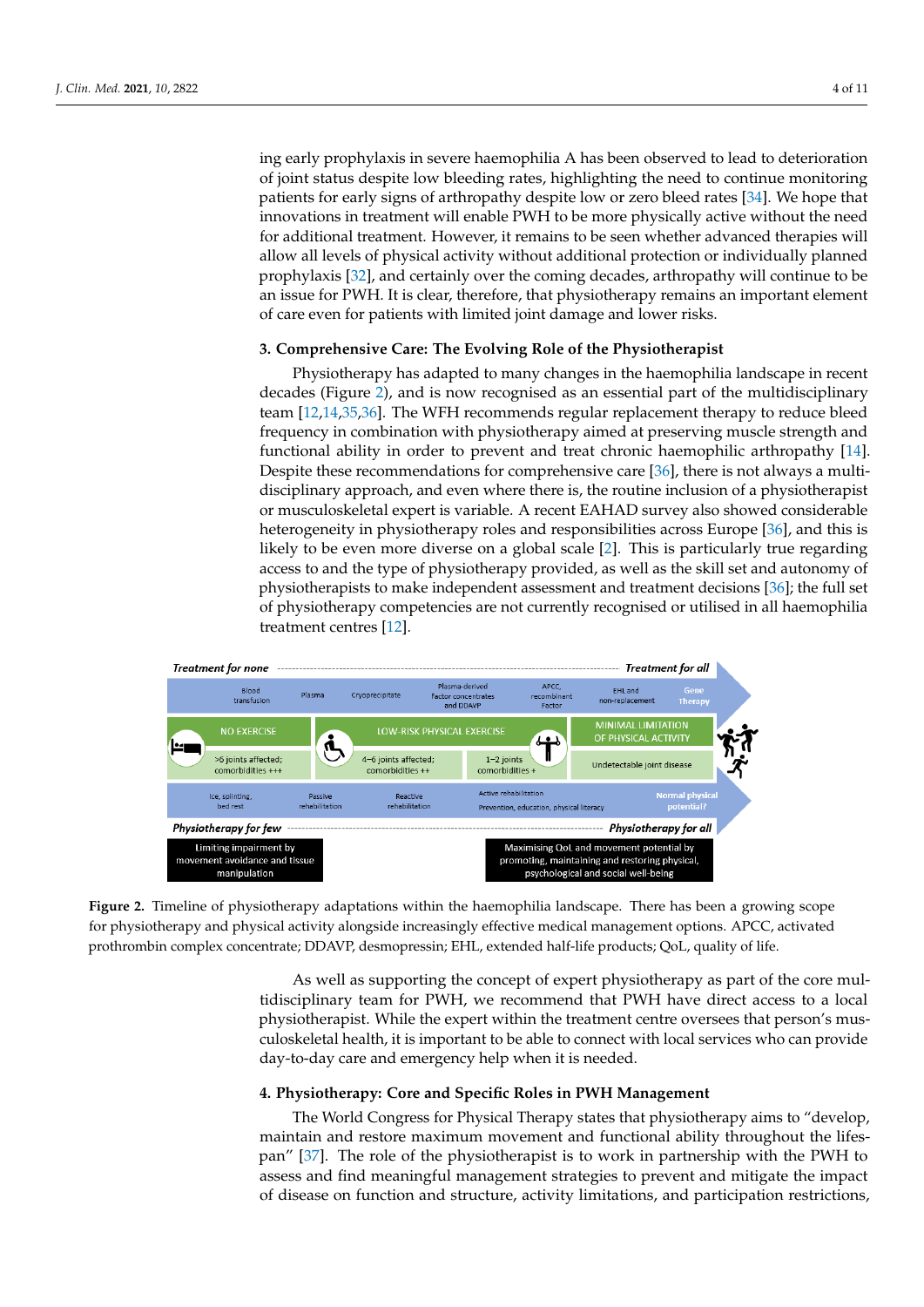and to support people in achieving and maintaining optimum functioning in interaction with their environment [\[38](#page-9-22)[,39\]](#page-10-0). Personalised and individualised exercise medicine allows PWH to benefit from better correction of their factor deficit, while providing them with knowledge to make informed decisions about their life. How a physiotherapist delivers care varies between different people, their needs, fears, or beliefs, especially when considering that 50% of people with bleeding disorders have a fear of exercise-induced bleeding or pain [\[29\]](#page-9-13). Within the comprehensive care setting, a combined multidisciplinary clinic review should be used to develop an individualised medical and physical care plan for each person. With the advent of new therapy leading to almost zero bleeds and fewer visits to hospital, physiotherapists will be crucial to offer guidance and return to optimal function after bleeds and injuries, prevent rebleeds or synovitis, maintain pristine joint health, and support people with existing arthropathy to fully benefit from the quality of life improvements that newer treatments offer.

Physiotherapy encompasses more than just the treatment of musculoskeletal deficits: it forms part of a wider biopsychosocial network, providing behavioural and cognitive counselling, support, and advocacy, underscored by an understanding that functioning and disability are consequences of the interaction between a person's health and their physical and social environment [\[13,](#page-8-12)[29\]](#page-9-13). Physiotherapists also have a role in the care of female haemophilia carriers—especially those who are symptomatic—and people with other inherited bleeding disorders, such as von Willebrand disease. This requires a deep empathetic understanding of each person's life in order to provide individualised and informed care [\[2](#page-8-1)[,13\]](#page-8-12) in three complementary areas: education, monitoring, and treatment or prevention, and we will look at each in turn from the perspective of caring for PWH.

### *4.1. Providing Education*

The advice and support that may be provided for PWH varies by life stage. For children and adolescents, there is a strong desire to do normal activities and competitive sports like their peers, and here, physiotherapy assessment should be focused on physical literacy, physical competency, and developmental norms. The traditional role for PWH has been on the sidelines, but this is not the case today. The physiotherapist is well-placed to educate not only PWH, but also to offer support and advice to coaches and trainers to ensure the safety of PWH who choose to play competitive sports. Education for PWH therefore includes counselling for sports participation and selection, with consideration of which are appropriate choices, and even which roles within a sports team are less prone to injury. For adults, the interaction may be guided by occupational needs and ability, plus daily life activities, with physiotherapy geared to the specific functional requirements of a person's job and life situation. Older adults may rely on the physiotherapist to remain independent in daily functioning, for advice on safe and independent mobility, and help balancing the potential risk of falls against a background of widespread joint disease and physical deconditioning.

Education and empowerment with knowledge allows PWH and their families to detect injuries and take adequate precautions [\[2\]](#page-8-1), and helps drive behavioural change by allowing PWH to be active contributors to their own health and wellbeing. This includes supporting PWH to manage themselves by advising, motivating, and supporting them to be physically active [\[9\]](#page-8-6), and to best manage joint or musculoskeletal problems as independently as possible. This also includes enabling people to do activities and exercises that may be of value, and encouraging and advising on appropriate nutrition, which plays a vital role in preventing muscle wastage [\[9\]](#page-8-6). The physiotherapist must also work with PWH to promote good health literacy regarding their own physical condition, help develop an action plan for joint complaints, and teach PWH when to contact the haemophilia treatment centre for a suspected bleed.

The physiotherapist has a key role in educating and supporting PWH. We argue this will be especially important in children treated with optimal primary prophylaxis or bispecific antibodies who are potentially not experiencing a traditional bleed frequency. In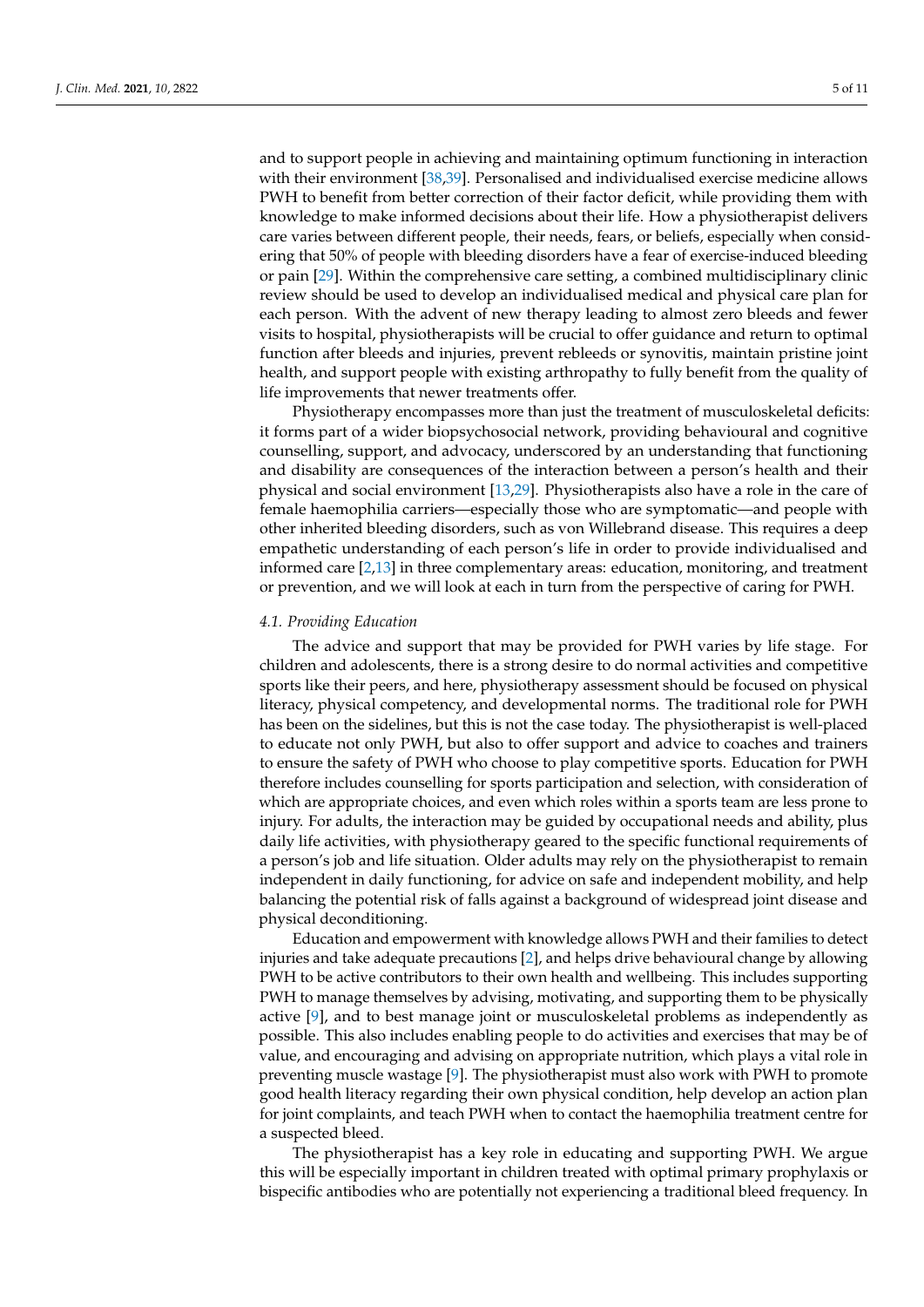this context, the physiotherapist's task will be to teach PWH how to self-evaluate joints on a regular basis, to quickly recognise the signs of potential bleeding, and to self-rehabilitate with appropriate exercises at home.

#### *4.2. Monitoring Joint Health and Physical Functioning*

Musculoskeletal status and physical functioning should be assessed regularly [\[2\]](#page-8-1) to demonstrate treatment efficacy, and for early detection of joint change or functional limitations. This is best and most effectively done by a physiotherapist with expertise in haemophilia, and will continue to be the case as the pharmacological landscape changes. The WHO's international classification of functioning, disability, and health (ICF) for measuring function in haemophilia prioritises capacities over difficulties, reinforcing the biopsychosocial model noted above [\[13,](#page-8-12)[38,](#page-9-22)[39\]](#page-10-0). The ICF framework recommends the use of outcome measures on all ICF levels (structure/function, activities, and participation) and combines patient-reported and performance-based outcomes. However, we predict that measurement of annual bleeding rate will no longer be a sensitive tool for assessing the effectiveness of haemostatic treatment, since it is likely that with advanced therapies, most patients will no longer bleed, or only infrequently [\[11\]](#page-8-9). Differentiating between bleeds and other painful episodes will become important, since those who experience fewer or minimal bleeds are often less skilled at managing them in a timely and appropriate manner.

Point-of-care ultrasound can be considered for early detection of synovial changes, cartilage lesions and diagnosis of acute bleeding [\[6\]](#page-8-8), although survey findings suggest that it is used routinely in only 60%, 43%, and 47% of haemophilia treatment centres in Europe, North America, and the rest of the world, respectively [\[40\]](#page-10-1). In addition, only a quarter of physiotherapists report being able to independently use the technology [\[36\]](#page-9-20). The introduction of pocket handheld ultrasound devices has the potential to rapidly expand the utility and reliability of this modality [\[41\]](#page-10-2), and we predict this will increase usage statistics. However, in the future there will be a need for more sensitive musculoskeletal assessment tools based on function and movement [\[11\]](#page-8-9), since it is reasonable to expect that PWH receiving advanced therapies will have greater physical ambitions, although in the short term the transitional population may have residual pain and functional impairment from pre-existing arthropathy. Surveillance efforts may combine high-level physical performance with the ability to perform day-to-day activities. Assessment approaches such as gait analysis, balance assessment, or strength deficit assessment may be useful to detect the first signs of joint disease, or for patient follow-up. A weakness of such assessment approaches is establishment of normative values, and knowing when to consider the presence of a deficit. Biochemical markers may also be useful—but although they are widely used in other destructive joint diseases they are lacking in haemophilia, and their development may be more complex than in systemic inflammatory arthritis [\[42\]](#page-10-3). We must also balance the burden of monitoring in a potentially less medicalised era of more efficacious treatments.

The physiotherapist with a vocation for fundamental and clinical research will be the ideal person to refine or develop new evaluation tools, whether they are based on physical performance or self-evaluation questionnaires. These tools will of course have to demonstrate better clinimetric qualities such as reproducibility and sensitivity, as well as sensitivity to change (responsiveness).

New therapies have a profound impact on blood coagulation, which should allow PWH to engage more actively in physical activities. Counselling and coaching provided by the physiotherapist appear instrumental to guarantee a smooth physical transition that should be harmonised to the haemostatic transition. By contrast with the rapid change in haemostatic product, the physical transition should be smooth in order to progressively adapt the musculoskeletal system to a new range of physical activities.

#### *4.3. Treatment and Prevention*

Physiotherapists are expert in musculoskeletal treatment and assessment of disabilities, and able to address key domains of the ICF model [\[38](#page-9-22)[,39\]](#page-10-0). The concept of functioning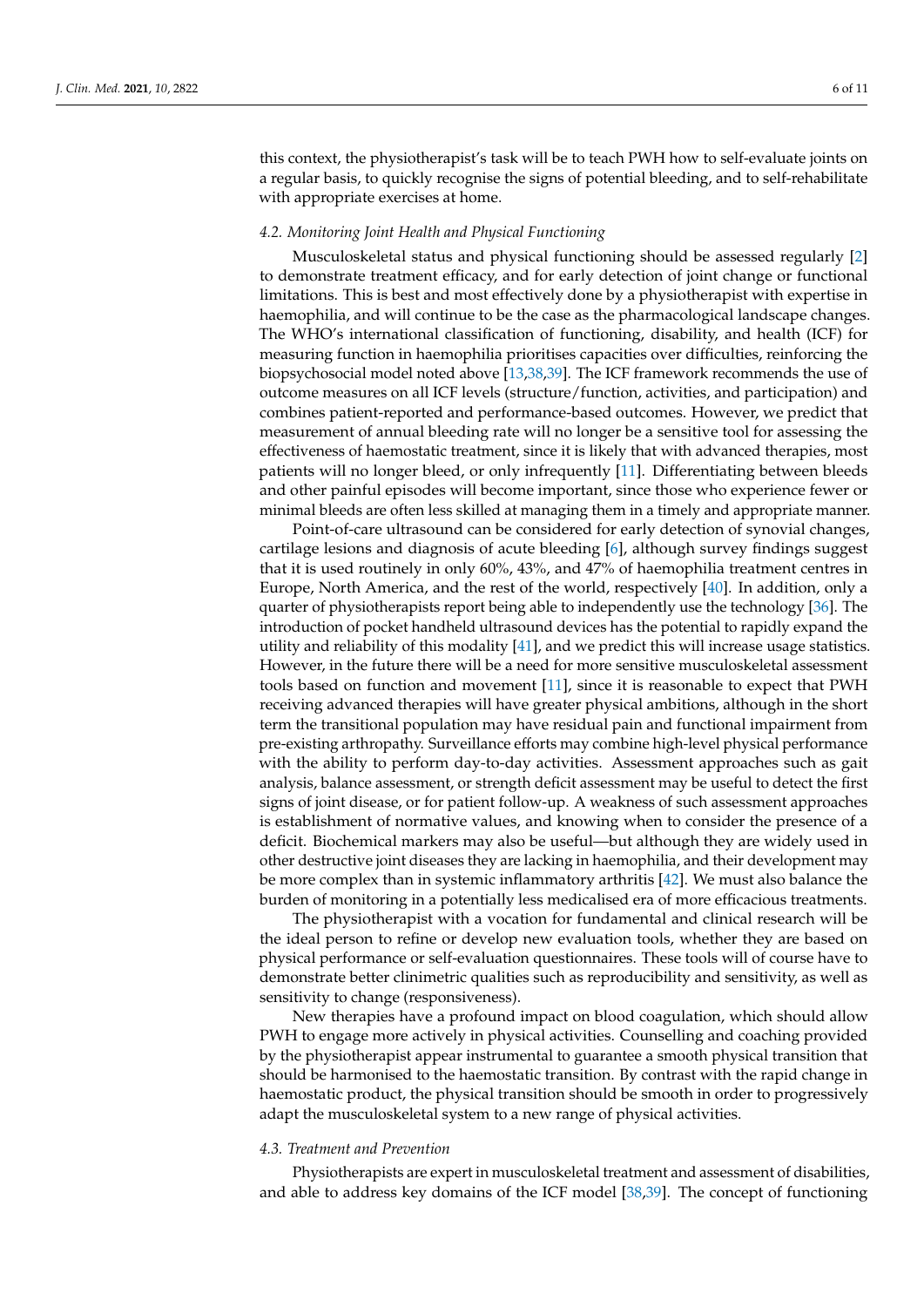includes all body functions, structures, activities, and an individual's participation in society—covering both mental and physical components [\[39\]](#page-10-0). Activity is understood as an individual's capability to execute a task or action by an individual; in contrast, activity limitation is the difficulty experienced in a given domain at a given moment [\[39\]](#page-10-0). Participation describes involvement in life situations [\[39\]](#page-10-0). We know from the CHESS II data that haemophilia reduces both physical and social activity [\[43\]](#page-10-4). Whilst this is more pronounced in moderate and severe disease, there is still an impact in people with mild haemophilia, with over one-third of patients reporting limitations [\[43\]](#page-10-4).

Improvements in coagulation correspond with greater possibility of joint protection, and understanding this individual variation is an important element to performing physical activity and physiotherapy safely. The role of the physiotherapist will depend on each person's musculoskeletal status prior to receiving gene therapy or other advanced treatment, especially if their factor levels remain below normal after infusion of a gene therapy product. Preliminary studies show that factor levels after gene therapy have high intra-individual variation, and may change over time [\[44\]](#page-10-5).

In the future, discussion between the physiotherapist and haematologist should include the mechanism and pharmacokinetics of new therapies [\[11\]](#page-8-9), and their strengths and limitations. This will enable physiotherapists to evolve their competencies and tailor personalised care plans to complement pharmacological management, as well as to confidently advocate emerging treatments and describe any necessary transitions.

An important role of the physiotherapist within the haemophilia treatment centre is to maintain contact with the local physiotherapist treating PWH. Since it is a rare disease, local physiotherapists have little knowledge and experience with haemophilia. However, many patients live too far from the haemophilia treatment centre to visit on a weekly basis. The physiotherapist within the haemophilia treatment centre can provide information, make a shared treatment plan and should be easily available for questions.

### **5. Future Considerations**

The COVID-19 pandemic has challenged the traditional model of care provision, creating opportunities for virtual consultations and telerehabilitation as well as more equitable access to educational content with congresses going online. Such changes need to be evaluated as to their long-term benefit for local services and the people who use them, as well as the possibilities of 'meta-networks' of shared clinical expertise for the musculoskeletal management of PWH. Online teaching, mentorship, and support may be a way of helping others advocate for services locally where there are none, and establish collaborative clinical and research efforts that benefit all.

# **6. Discussion: Impact of Treatment Innovation on Physiotherapy in Haemophilia**

Innovations invariably change the landscape of a disease. Physical activity, exercise, diet, and nutrition will remain key aspects of haemophilia management [\[9\]](#page-8-6), but although there is increasingly a more positive attitude towards sports and activities in many PWH [\[7\]](#page-8-13), their impact is often underestimated. Physical activity is important for everybody [\[33\]](#page-9-17); but for PWH appropriate activity is particularly important for recovery after musculoskeletal bleeds, and for managing established arthropathy [\[14\]](#page-8-11). A lack of physical activity can also be the root cause of many comorbidities, including obesity, cardiovascular disease, and osteoporosis [\[45](#page-10-6)[,46\]](#page-10-7). Having a care model whereby the physiotherapist is able to offer education, support and treatment throughout the life course is critical to allaying fears about physical limitations, and encouraging healthy activity at every life stage.

The WFH have positioned physiotherapy as a life-long requirement for PWH [\[12\]](#page-8-10), and we hereby emphasise the core role of the physiotherapist will not change with the advent of new innovations in pharmacological care for haemophilia. The presence of pre-existing muscle and joint damage from years of bleeding are still seen presently, and in the future a more preventative role will be key to optimize joint health outcomes. We advocate that comprehensive care means more than individual consultations with core team members in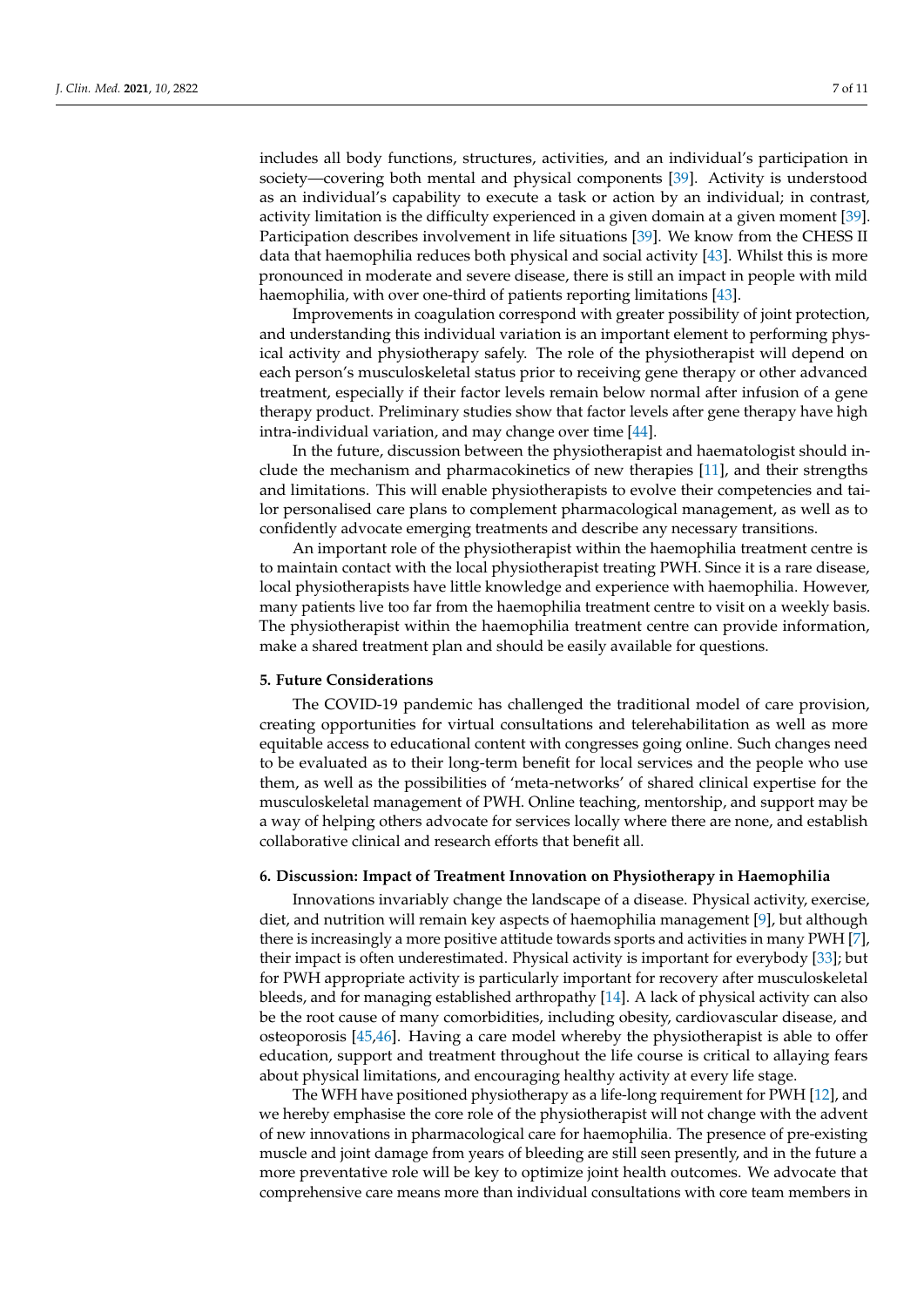isolation, but that combined consultations of healthcare professionals are necessary so that optimum care for each individual PWH can be achieved.

Treatment individualisation is important in haemophilia, as in all long-term chronic conditions [\[47\]](#page-10-8). Services should be coordinated to enable self-management and shared decision making, as well as to provide effective treatment and support [\[47\]](#page-10-8). Informed and shared decision making is important, and becomes increasingly so when there are more therapeutic options to choose from. As new pharmacological therapies evolve, we will need to review how routine assessments are done, and how people who have moved to a mild phenotype are monitored. As new surgeries evolve, so too will the role of the physiotherapist in rehabilitation—as well as potentially in helping to identify good candidates for certain orthopaedic interventions [Box [1\]](#page-7-0).

**Box 1.** Recommendations for principles of physiotherapy in the era of non-replacement therapies.

- The physiotherapist is recognised as an essential member of the multidisciplinary team for the care of PWH.
- Physiotherapy will remain an important element of care even for people with little joint damage and low risks.
- The physiotherapist should be in contact with local practitioners who can provide day-to-day care outside the treatment centre.
- Experienced physiotherapists from expert haemophilia treatment centres should provide support, education, and resources for other providers.
- The physiotherapist will continue to play a key role in educating children and adults with haemophilia on how to identify and treat bleeds and how to undertake physical activity safely.
- Advanced therapies may widen the generational gap in the musculoskeletal com-plications seen in PWH; services will need to adapt to reflect that.
- Competencies will evolve, and physiotherapists should work with colleagues in haematology to develop more sensitive tools for the detection of early joint chang-es.
- Treatment interactions will also evolve; physiotherapists should seek ways to de-liver joint and injury assessments via telehealth platforms.
- <span id="page-7-0"></span>• Physiotherapy is critical to promote a harmonious haemostatic and physical state in PWH transitioned to new therapies.

Even where innovative therapies do move PWH from a severe to 'new mild' phenotype in terms of factor levels, we know that people with mild haemophilia can develop longterm joint damage and experience social and physical limitations [\[10](#page-8-7)[,34](#page-9-18)[,43\]](#page-10-4). In addition, people with a natural mild haemophilia show variation in their disease state due to other considerations such as inflammation or tissue damage. As such we need to continue to look after them. How often these people will be seen in regular clinical practice is an area that needs thought and planning, and we should be careful that the emerging era of non-replacement therapies does not underestimate the role of adjunct non-pharmacological care. Whilst there may be a case for blended care, and supporting PWH to perform tailored physical activities and exercises at home [\[48\]](#page-10-9), physiotherapy adds value to the potential overall success of advanced therapies [\[12\]](#page-8-10). Some competencies will evolve, and the core role of the physiotherapist in performing a correct joint assessment and detecting changes early may require more sensitive tools [\[11\]](#page-8-9). In addition, the range of PWH that we see will widen, from older people who still present with arthropathy traditionally associated with severe haemophilia, to younger PWH who may need support to retain pristine joints but still require monitoring, with a varied spectrum in between.

# **7. Conclusions**

This group set out to ask whether there will still be a need for physiotherapy in the era of non-replacement therapies, and the answer is a resounding yes. We have shown that this will continue to be the case with the advent of novel therapies [\[33\]](#page-9-17), regardless of factor levels or haemostasis achieved. Physiotherapy will remain crucial in PWH in the future, both in those treated with evolving therapies and also in those around the world currently not receiving adequate treatment. Ultimately, awareness of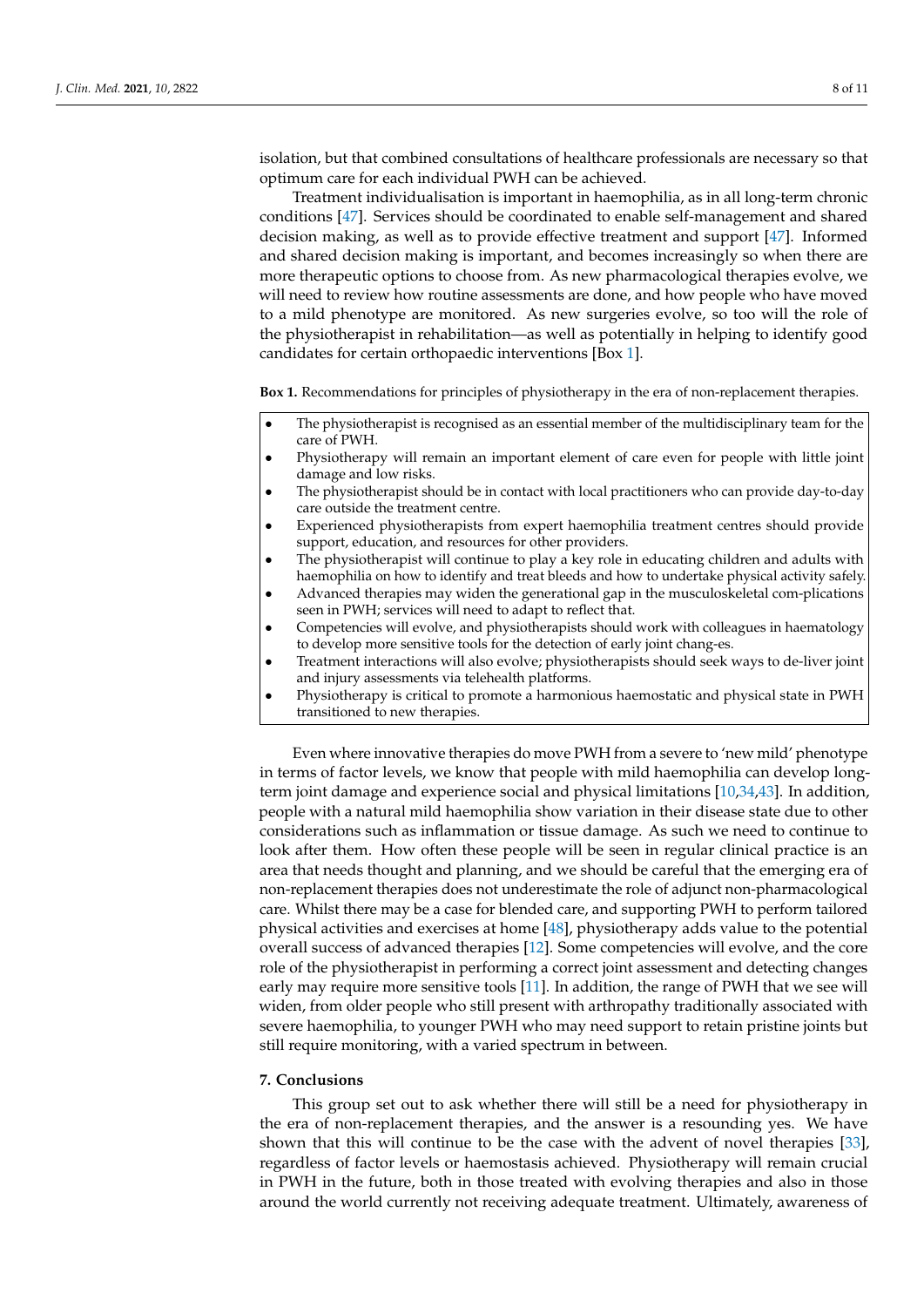the importance of physiotherapy combined with an understanding of the evolution of haemophilia management will positively influence the future of care, and enable PWH to fully benefit from better treatment interventions.

**Author Contributions:** Conceptualization, S.L. and C.H.; writing—original draft preparation, S.L. and C.H.; writing—review and editing, S.L., M.T., C.K., D.S., P.M., G.D., C.H., M.E.M.; visualization, S.L., D.S., P.M. and M.E.M.; supervision, S.L.; project administration, S.L. All authors have read and agreed to the published version of the manuscript.

**Funding:** This research was funded by an unrestricted educational grant from BioMarin, which was handled by ELM Medical. BioMarin had no involvement in the planning, nor in the writing of the manuscript, which was developed by the authors alone in collaboration with ELM and Synthesis Editorial Ltd. The funders had no role in the design of the study; in the collection, analyses, or interpretation of data; in the writing of the manuscript, or in the decision to publish the results.

**Institutional Review Board Statement:** Not applicable.

**Informed Consent Statement:** Not applicable.

**Acknowledgments:** Editorial support was provided by Synthesis Editorial Ltd.

**Conflicts of Interest:** Gaetan Duport has been involved as a consultant for Bayer, BioMarin, Novo Nordisk, Pfizer, Sobi, Roche and Takeda. Cédric Hermans has provided consultancy for Biomarin and Uniqure. Sébastien Lobet has received honoraria from BioMarin for advisory boards. Maria Elisa Mancuso has acted as paid consultant/advisor/speaker for Bayer, BioMarin, CSL Behring, Catalyst Biosciences, Grifols, Kedrion, LFB, Novo Nordisk, Octapharma, Pfizer, Sanofi, Spark Therapeutics, Sobi, Roche, UniQure and Takeda. Christoph Königs, Paul McLaughlin, Merel Timmer and David Stephensen declare no conflicts of interest.

#### **References**

- <span id="page-8-0"></span>1. Atilla, B.; Güney-Deniz, H. Musculoskeletal treatment in haemophilia. *EFORT Open Rev.* **2019**, *4*, 230–239. [\[CrossRef\]](http://doi.org/10.1302/2058-5241.4.180068)
- <span id="page-8-1"></span>2. Heijnen, L.; Dirat, G.; Chen, L.; Tulaar, A.B.M.; Moysisyan, L.; Nassar, N.M.M.; Batistella, L.R. The role of the physiatrist in the haemophilia comprehensive care team in different parts of the world. *Haemophilia* **2008**, *14*, 153–161. [\[CrossRef\]](http://doi.org/10.1111/j.1365-2516.2008.01743.x) [\[PubMed\]](http://www.ncbi.nlm.nih.gov/pubmed/18510536)
- <span id="page-8-2"></span>3. Dunn, A.L. Pathophysiology, diagnosis and prevention of arthropathy in patients with haemophilia. *Haemophilia* **2011**, *17*, 571–578. [\[CrossRef\]](http://doi.org/10.1111/j.1365-2516.2010.02472.x) [\[PubMed\]](http://www.ncbi.nlm.nih.gov/pubmed/21342365)
- <span id="page-8-3"></span>4. Pulles, A.E.; Mastbergen, S.C.; Schutgens, R.; Lafeber, F.P.; van Vulpen, L. Pathophysiology of hemophilic arthropathy and potential targets for therapy. *Pharmacol. Res.* **2017**, *115*, 192–199. [\[CrossRef\]](http://doi.org/10.1016/j.phrs.2016.11.032)
- <span id="page-8-4"></span>5. Blamey, G.; Forsyth, A.; Zourikian, N.; Short, L.; Jankovic, N.; De Kleijn, P.; Flannery, T. Comprehensive elements of a physiotherapy exercise programme in haemophil-ia—a global perspective. *Haemophilia* **2010**, *16* (Suppl. 5), 136–145. [\[CrossRef\]](http://doi.org/10.1111/j.1365-2516.2010.02312.x)
- <span id="page-8-8"></span>6. Stephensen, D.; Bladen, M.; McLaughlin, P. Recent advances in musculoskeletal physiotherapy for haemophilia. *Ther. Adv. Hematol.* **2018**, *9*, 227–237. [\[CrossRef\]](http://doi.org/10.1177/2040620718784834)
- <span id="page-8-13"></span>7. Fromme, A.; Dreeskamp, K.; Pollmann, H.; Thorwesten, L.; Mooren, F.C.; Völker, K. Participation in sports and physical activity of haemophilia patients. *Haemophilia* **2007**, *13*, 323–327. [\[CrossRef\]](http://doi.org/10.1111/j.1365-2516.2007.01456.x)
- <span id="page-8-5"></span>8. Kuijlaars, I.A.R.; Timmer, M.A.; De Kleijn, P.; Pisters, M.F.; Fischer, K. Monitoring joint health in haemophilia: Factors associated with deterioration. *Haemophilia* **2017**, *23*, 934–940. [\[CrossRef\]](http://doi.org/10.1111/hae.13327) [\[PubMed\]](http://www.ncbi.nlm.nih.gov/pubmed/28873289)
- <span id="page-8-6"></span>9. Lobet, S.; Hermans, C.; Lambert, C. Optimal management of hemophilic arthropathy and hematomas. *J. Blood Med.* **2014**, *5*, 207–218. [\[CrossRef\]](http://doi.org/10.2147/JBM.S50644)
- <span id="page-8-7"></span>10. McLaughlin, P.; Hermans, C.; Asghar, S.; Burke, T.; Nissen, F.; Aizenas, M.; Meier, O.; Dhillon, H.; O'Hara, J. Problem Joints and Their Clinical and Humanistic Burden in Children and Adults with Moderate and Severe Hemophilia a: CHESS Paediatrics and CHESS II. Available online: <https://ash.confex.com/ash/2020/webprogram/Paper140306.html> (accessed on 25 June 2021).
- <span id="page-8-9"></span>Lobet, S.; Hermans, C.; Stephensen, D. The emerging clinical and scientific role of the physiotherapist in haemophilia care. *Haemophilia* **2020**, *26*, 560–562. [\[CrossRef\]](http://doi.org/10.1111/hae.14096) [\[PubMed\]](http://www.ncbi.nlm.nih.gov/pubmed/32741038)
- <span id="page-8-10"></span>12. McLaughlin, P.; Aspdahl, M.; Matlary, R.E.D.; Grinda, N.; Katzerova, M.; O'Mahony, B.; Stephensen, D.; Lobet, S. Comprehensive care on paper only? The challenge for physiotherapy provision in day to day haemophilia practice. *Haemophilia* **2021**, *27*. [\[CrossRef\]](http://doi.org/10.1111/hae.14150) [\[PubMed\]](http://www.ncbi.nlm.nih.gov/pubmed/33012135)
- <span id="page-8-12"></span>13. Daluiso-King, G.; Hebron, C. Is the biopsychosocial model in musculoskeletal physiotherapy adequate? An evolutionary concept analysis. *Physiother. Theory Pr.* **2020**, 1–17. [\[CrossRef\]](http://doi.org/10.1080/09593985.2020.1765440)
- <span id="page-8-11"></span>14. Srivastava, A.; Santagostino, E.; Dougall, A.; Kitchen, S.; Sutherland, M.; Pipe, S.W.; Carcao, M.; Mahlangu, J.; Ragni, M.V.; Windyga, J.; et al. WFH Guidelines for the Management of Hemophilia, 3rd edition. *Haemophilia* **2020**, *26*, 1–158. [\[CrossRef\]](http://doi.org/10.1111/hae.14046) [\[PubMed\]](http://www.ncbi.nlm.nih.gov/pubmed/32744769)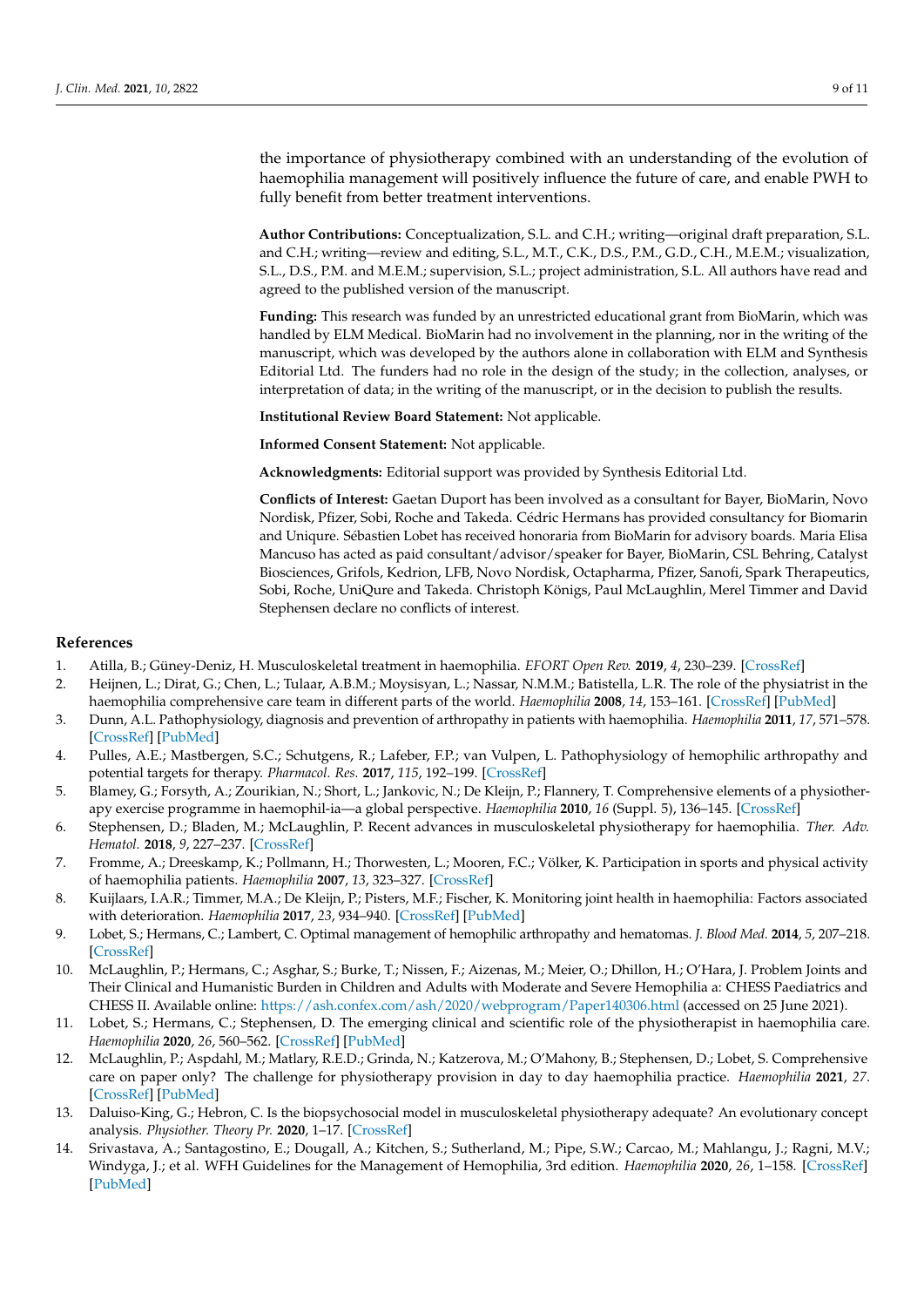- <span id="page-9-0"></span>15. Scott, M.J.; Xiang, H.; Hart, D.P.; Palmer, B.; Collins, P.W.; Stephensen, D.; Sima, C.S.; Hay, C.R.M. Treatment regimens and outcomes in severe and moderate haemophilia A in the UK: The THUNDER study. *Haemophilia* **2019**, *25*, 205–212. [\[CrossRef\]](http://doi.org/10.1111/hae.13616) [\[PubMed\]](http://www.ncbi.nlm.nih.gov/pubmed/30408835)
- <span id="page-9-1"></span>16. Oladapo, A.O.; Epstein, J.D.; Williams, E.; Ito, D.; Gringeri, A.; Valentino, L.A. Health-related quality of life assessment in haemophilia patients on prophylaxis therapy: A systematic review of results from prospective clinical trials. *Haemophilia* **2015**, *21*, e344–e358. [\[CrossRef\]](http://doi.org/10.1111/hae.12759) [\[PubMed\]](http://www.ncbi.nlm.nih.gov/pubmed/26390060)
- <span id="page-9-2"></span>17. Noone, D.; O'Mahony, B.; van Dijk, J.P.; Prihodova, L. A survey of the outcome of prophylaxis, on-demand treatment or com-bined treatment in 18–35-year old men with severe haemophilia in six countries. *Haemophilia* **2013**, *19*, 44–50. [\[CrossRef\]](http://doi.org/10.1111/j.1365-2516.2012.02934.x)
- <span id="page-9-3"></span>18. Warren, B.B.; Thornhill, D.; Stein, J.; Fadell, M.; Ingram, J.D.; Funk, S.; Norton, K.L.; Lane, H.D.; Bennett, C.M.; Dunn, A.; et al. Young adult outcomes of childhood prophylaxis for severe hemophilia A: Results of the Joint Outcome Continuation Study. *Blood Adv.* **2020**, *4*, 2451–2459. [\[CrossRef\]](http://doi.org/10.1182/bloodadvances.2019001311)
- <span id="page-9-4"></span>19. Oldenberg, J. Optimal treatment strategies for hemophilia: Achievements and limitations of current prophylactic regimens. *Blood* **2015**, *125*, 2038–2044. [\[CrossRef\]](http://doi.org/10.1182/blood-2015-01-528414)
- <span id="page-9-5"></span>20. O'Hara, S.; Castro, F.A.; Black, J.; Chaplin, S.; Ruiz, L.; Hampton, R.J.; Sima, C.S.; O'Hara, J. Disease burden and remaining unmet need in patients with haemophilia A treated with primary prophylaxis. *Haemophilia* **2021**, *27*, 113–119. [\[CrossRef\]](http://doi.org/10.1111/hae.14171)
- <span id="page-9-6"></span>21. Forsyth, A.; Witkop, M.; Lambing, A.; Garrido, C.; Dunn, S.; Cooper, D.L.; Nugent, D. Associations of quality of life, pain, and self-reported arthritis with age, employment, bleed rate, and utilization of hemophilia treatment center and health care provider services: Results in adults with hemophilia in the HERO study. *Patient Prefer. Adherence* **2015**, *9*, 1549–1560. [\[CrossRef\]](http://doi.org/10.2147/PPA.S87659)
- <span id="page-9-7"></span>22. Oldenburg, J.; Kulkarni, R.; Srivastava, A.; Mahlangu, J.N.; Blanchette, V.S.; Tsao, E.; Winding, B.; Dumont, J.; Jain, N. Improved joint health in subjects with severe haemophilia A treated prophy-lactically with recombinant factor VIII Fc fusion protein. *Haemophilia* **2018**, *24*, 77–84. [\[CrossRef\]](http://doi.org/10.1111/hae.13353)
- <span id="page-9-8"></span>23. Santagostino, E.; Kenet, G.; Fischer, K.; Biss, T.; Ahuja, S.; Steele, M.; Martínez, M.; Male, C.; Van Geet, C.; Mondelaers, V.; et al. PROTECT VIII Kids: BAY 94-9027 (PEGylated Recombinant Factor VIII) safety and efficacy in previously treated children with severe haemophilia A. *Haemophilia* **2020**, *26*, e55–e65. [\[CrossRef\]](http://doi.org/10.1111/hae.13963)
- <span id="page-9-9"></span>24. Negrier, C.; Young, G.; Karim, F.A.; Collins, P.W.; Hanabusa, H.; Colberg, T.; Goldman, B.; Walsh, C.E. Recombinant long-acting glycoPEGylated factor IX (nonacog beta pegol) in haemo-philia B: Assessment of target joints in multinational phase 3 clinical trials. *Haemophilia* **2016**, *22*, 507–513. [\[CrossRef\]](http://doi.org/10.1111/hae.12902)
- <span id="page-9-10"></span>25. Hartmann, J.; Croteau, S.E. 2017 Clinical trials update: Innovations in hemophilia therapy. *Am. J. Hematol.* **2016**, *91*, 1252–1260. [\[CrossRef\]](http://doi.org/10.1002/ajh.24543)
- <span id="page-9-11"></span>26. Marietta, M.; Luppi, M. Non-replacement therapy for haemophilia treatment: Fetching the east by the west. *Blood Transfus. Trasfus. Del Sangue* **2018**, *16*, 408–409.
- 27. Arruda, V.R.; Doshi, B.S.; Samelson-Jones, B.J. Emerging therapies for hemophilia: Controversies and unanswered questions. *F1000Research* **2018**, *7*, 489. [\[CrossRef\]](http://doi.org/10.12688/f1000research.12491.1) [\[PubMed\]](http://www.ncbi.nlm.nih.gov/pubmed/29770199)
- <span id="page-9-12"></span>28. Arruda, V.R.; Doshi, B.S.; Samelson-Jones, B.J. Novel approaches to hemophilia therapy: Successes and challenges. *Blood* **2017**, *130*, 2251–2256. [\[CrossRef\]](http://doi.org/10.1182/blood-2017-08-742312)
- <span id="page-9-13"></span>29. Anderson, A.; Forsyth, A. Playing It Safe: Bleeding Disorders, Sport and Exercise. National Hemophilia Foundation (NHF). 2017. Available online: [https://www.hemophilia.org/sites/default/files/document/files/Playing-It-Safe\\_0.pdf](https://www.hemophilia.org/sites/default/files/document/files/Playing-It-Safe_0.pdf) (accessed on 27 October 2020).
- <span id="page-9-14"></span>30. Dargaud, Y.; Delavenne, X.; Hart, D.; Meunier, S.; Mismetti, P. Individualized PK-based prophylaxis in severe haemophilia. *Haemophilia* **2018**, *24*, 3–17. [\[CrossRef\]](http://doi.org/10.1111/hae.13397) [\[PubMed\]](http://www.ncbi.nlm.nih.gov/pubmed/29543364)
- <span id="page-9-15"></span>31. Broderick, C.R.; Herbert, R.D.; Latimer, J.; Barnes, C.; Curtin, J.A.; Mathieu, E.; Monagle, P.; Simon, A. Brown Association between physical activity and risk of bleeding in children with he-mophilia. *JAMA* **2012**, *308*, 1452–1459. [\[CrossRef\]](http://doi.org/10.1001/jama.2012.12727) [\[PubMed\]](http://www.ncbi.nlm.nih.gov/pubmed/23047359)
- <span id="page-9-16"></span>32. Martin, A.P.; Burke, T.; Asghar, S.; Noone, D.; Pedra, G.; O'Hara, J. Understanding minimum and ideal factor levels for participation in physical activities by people with haemophilia: An expert elicitation exercise. *Haemophilia* **2020**, *26*, 711–717. [\[CrossRef\]](http://doi.org/10.1111/hae.13985)
- <span id="page-9-17"></span>33. Wells, A.; Stephensen, D. The role of the physiotherapist in the management of people with haemophilia: Defining the new normal. *Br. J. Hosp. Med.* **2020**, *81*, 1–8. [\[CrossRef\]](http://doi.org/10.12968/hmed.2020.0016)
- <span id="page-9-18"></span>34. Nijdam, A.; Foppen, W.; De Kleijn, P.; Mauser-Bunschoten, E.P.; Roosendaal, G.; Van Galen, K.P.M.; Schutgens, R.E.G.; Van Der Schouw, Y.T.; Fischer, K. Discontinuing early prophylaxis in severe haemophilia leads to deterioration of joint status despite low bleeding rates. *Thromb. Haemost.* **2016**, *115*, 931–938. [\[CrossRef\]](http://doi.org/10.1160/TH15-08-0637) [\[PubMed\]](http://www.ncbi.nlm.nih.gov/pubmed/26791021)
- <span id="page-9-19"></span>35. Eichler, H.; Albisetti Pedroni, M.; Halimeh, S.; Halimeh, S.; Königs, C.; Langer, F.; Miesbach, W.; Oldenburg, J.; Scholz, U.; Streif, W.; et al. Leitlinie der Gesellschaft für Thrombose- und Hämostaseforschung (GTH) zur Struktur- und Prozessqualität von Hämophilie-Zentren. *Hamostaseologie* **2019**, *39*, 311–321. [\[CrossRef\]](http://doi.org/10.1055/s-0039-1688450) [\[PubMed\]](http://www.ncbi.nlm.nih.gov/pubmed/31018219)
- <span id="page-9-20"></span>36. Stephensen, D.; De Kleijn, P.; Matlary, R.E.D.; Katzerova, M.; McLaughlin, P.; Ryan, A.; Lobet, S. The EAHAD Physiotherapists Committee; EAHAD Physiotherapists Committee Scope of practice of haemophilia physiotherapists: A European survey. *Haemophilia* **2019**, *25*, 514–520. [\[CrossRef\]](http://doi.org/10.1111/hae.13727)
- <span id="page-9-21"></span>37. World Congress of Physical Therapy. Description of Physical Therapy: Policy Statement. Available online: [https://world.physio/](https://world.physio/sites/default/files/2020-07/PS-2019-Description-of-physical-therapy.pdf) [sites/default/files/2020-07/PS-2019-Description-of-physical-therapy.pdf](https://world.physio/sites/default/files/2020-07/PS-2019-Description-of-physical-therapy.pdf) (accessed on 25 January 2021).
- <span id="page-9-22"></span>38. World Health Organization. *International Classification of Functioning, Disability and Health: ICF*; WHO: Geneva, Switzerland, 2001.